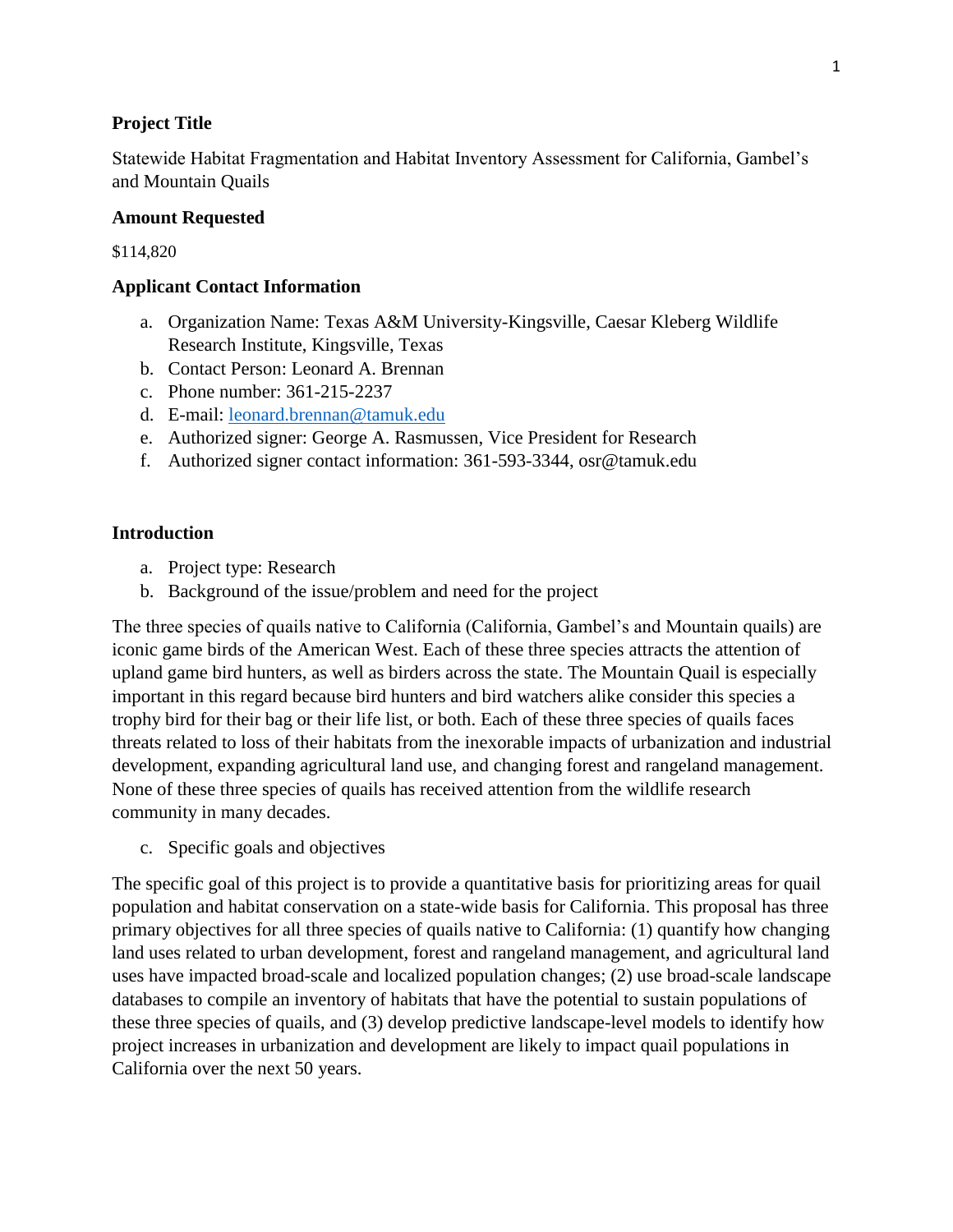# **Project Description**

a. Location of the project

Entire state of California with areas specific to the geographic range of each species in the state. Data compilation and analyses will take place at the Geospatial Technologies Laboratory at the Caesar Kleberg Wildlife Research Institute at Texas A&M University – Kingsville, in Kingsville, Texas.

b. Staffing requirements

Post-doctoral research scientist (to be hired). Data capture, data analysis and interpretation, report and scientific manuscript writing.

Project Principal Investigator: Leonard A. Brennan, Ph.D. Project design and oversight, interpretation of results, report and scientific manuscript co-authorship

Project Co-investigator: Humberto Perotto-Baldivieso, Ph.D. Director of Geospatial Technologies Laboratory, project design and oversight, interpretation of results, report and scientific manuscript co-authorship.

Undergraduate Research Technician (to be hired): under the supervision of the post-doctoral research scientist, the technician needs to assist in data management and data compilation for spatial analysis.

- c. Contractors and subcontractors: none
- d. Implementation plan

Our plan is to capture all required data, analyze these data and deliver a final report and scientific manuscript with all pertinent project results within one year after receipt of award.

- e. Materials and equipment necessary to implement the project, to be provided by the Geospatial Technology Laboratory at Texas A&M University – Kingsville, are listed below:
	- a. Breeding bird survey (1966-2015): National database and Data for California will be used for this project. There are no fees associated with data acquisition and this information will be obtained in CSV and prepared to be used in ArcGIS formats (Source: <ftp://ftpext.usgs.gov/pub/er/md/laurel/BBS/DataFiles/Species/> ).
	- b. US Census of Agriculture (1969-2012): These data will be downloaded at the county level to provide land use categories. Data is in PDF format and it will be tabulated by undergraduate research technician into an excel file to then convert into a shape file. There is no fee associated with data acquisition (Source: [https://www.agcensus.usda.gov/Publications/2012/Full\\_Report/Census\\_by\\_State/](https://www.agcensus.usda.gov/Publications/2012/Full_Report/Census_by_State/California/) [California/\)](https://www.agcensus.usda.gov/Publications/2012/Full_Report/Census_by_State/California/)
	- c. Road network data: 200 and 2013 road network to build road density layers. Data will be extracted from the US Census Bureau and there are no fees associated with data acquisition. (source: [https://catalog.data.gov/\)](https://catalog.data.gov/).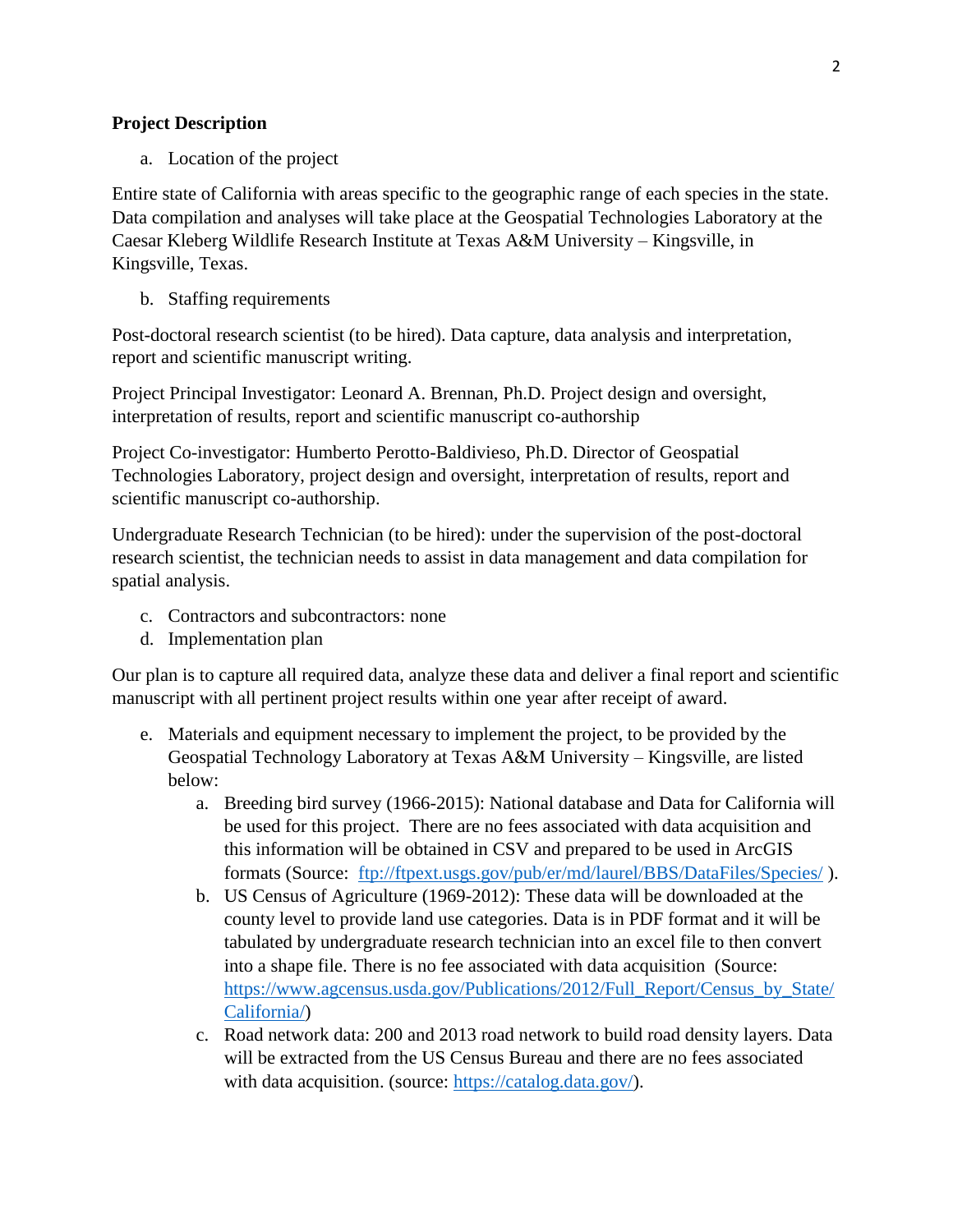- d. US population and housing (1980-2010): State, SMSAs, Counties, Minor Civil Divisions, Places, Census Tracts, Block Numbering Areas, Enumeration Districts, Block Groups, Blocks but processed at census tract level. Data has no restriction and it is available through the US Census Bureau (ttp://www.census.gov/mp/www/cat/),
- e. LANDSAT 8 (OLI) coverage every 16 days. This database, at 30-m resolution, will be used to assess land cover at the regional level. Data specifications and use can be found in Roy et al. (2014).
- f. National Agriculture Imagery Program. Digital orthophoto quadrangles (DOQQ 2 m resolution). Full description of the product available at <http://www.fsa.usda.gov/FSA/apfoapp?area=home&subject=prog&topic=nai>. There are no fees associated or restrictions identified with data acquisition and data use.
- g. Percent impervious surface and housing density projections (2010-2100). This dataset was developed by EPA (2010) and contains projections for housing density and impervious surface through 2100. Data is available through: [https://cfpub.epa.gov/ncea/risk/recordisplay.cfm?deid=257306.](https://cfpub.epa.gov/ncea/risk/recordisplay.cfm?deid=257306)

To achieve the goals of this project, we will use a hierarchical approach with three scales: state, county, and home range. The state analysis will cover the whole state of California, and will be used to identify statewide analysis of quail population trends. This information will be used to identify areas with stable and declining populations (4 stable and 4 declining counties). We will sample areas at the county level using the values reported by Sands et al. (2012) for areas critical to population persistence. This scale will generate information for wildlife biologists attempting to assess areas relevant to metapopulations, and information for stakeholders and decision makers attempting to delineate strategies and local policies for wildlife habitat planning, restoration, and conservation. The third scale will be conducted at the home range scale for each quail species to assess the spatial structure of vegetation that is important to quail management.

At the state scale, quail population trends will be quantified from 1966 to 2014 using Breeding Bird Survey data (https://www.pwrc.usgs.gov/bbs/). We will interpolate the count totals using kriging and inverse distance weighting in ArcGIS (Peterson et al. 2002, Okay 2004, Rho et al. 2015). The resulting maps will be set to a resolution of 4 km² to match resolution of other datasets. Quail populations exhibit a boom and bust pattern (Hernández and Peterson 2007, Lusk et al. 2007), therefore we accounted for annual variability by calculating 5-year moving averages. With this data we will compare road density, human population, and land use to quail population trends. To model the effects of changing land use on quail populations, we will use land use data from the Census of Agriculture from 1974, 1978, 1987, 1997, 2002, and 2012 (1978-1997 from Okay 2004). Land use will be grouped into the following categories: pasture and rangeland, total woodland, total cropland, and total other land. We will also determine the proportion of cropland placed in the Conservation Reserve Program (CRP), beginning in 1987. We will calculate the percentage of land for each category by dividing the total land for each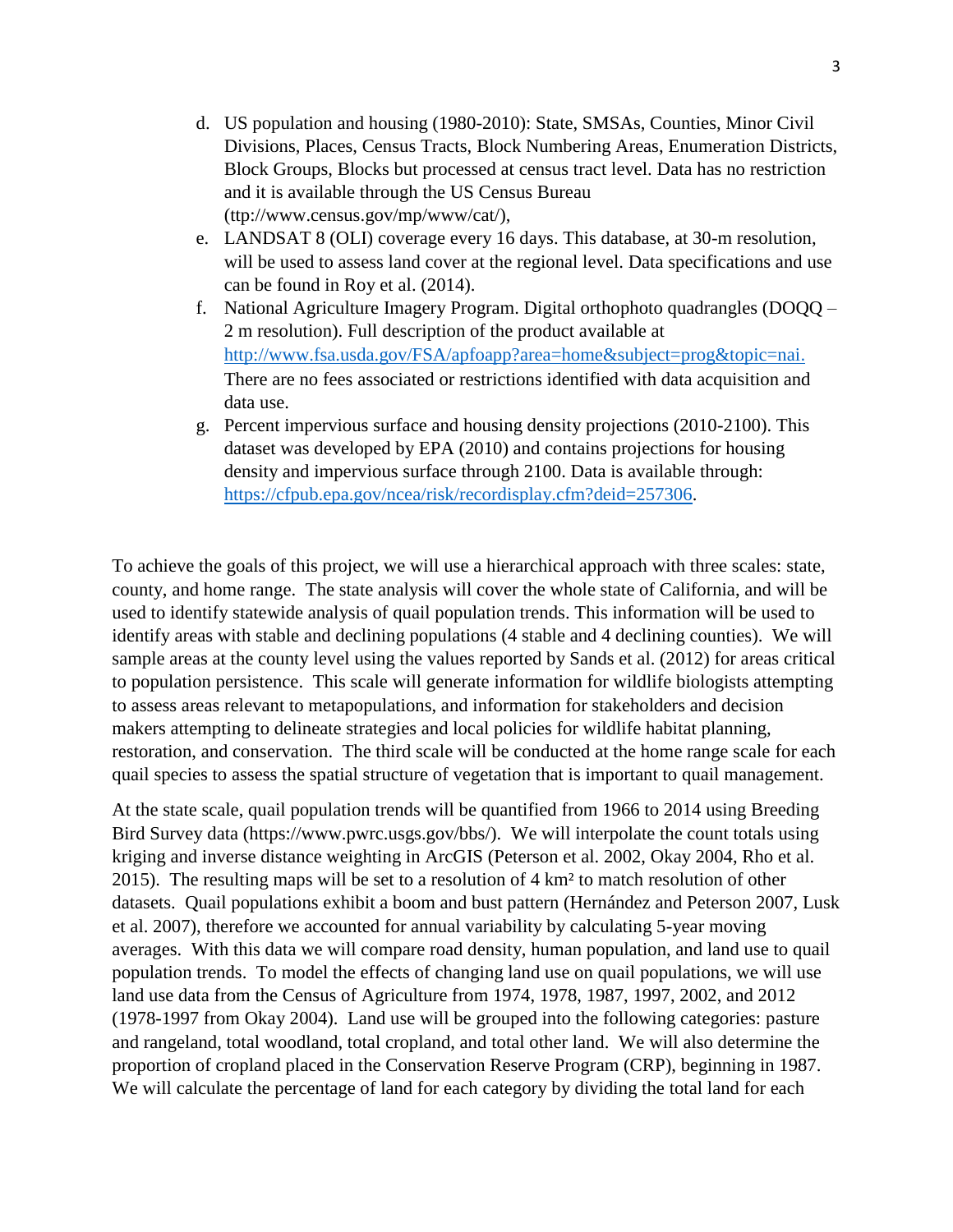category by the total land for that county. Summarize quail counts by county will be compared to land use trends.

At the county scale, we will select counties with declining and stable quail populations using both the Breeding Bird Survey abundance and trends. We will acquire LANDSAT 8 Imagery from GLOVIS [\(http://glovis.usgs.gov/\)](http://glovis.usgs.gov/) and reclassify them following the US Census of Agriculture categories (pasture and rangeland, woodland, cropland, other land [infrastructure, barren, wasteland, etc.]), water, and roads (ERDAS IMAGINE 2015, Hexagon). We will establish 10 random points per county and create buffers at 5000 ha (average requirements for 95% metapopulation persistence, Sands et al. 2012). For each buffered area, we will quantify road density and then used FRAGSTATS v. 4.2.1 (McGarigal et al. 2012) to quantify land cover spatial structure using the following landscape metrics: percent class cover, mean patch area, largest patch index, patch density, edge density, and Euclidean nearest neighbor (Perotto-Baldivieso et al. 2009, Young et al. 2012). We will compare road density and landscape metrics between areas with declining and stable quail abundance in Texas and Oklahoma using Student's t-tests ( $\alpha$  = 0.05).

At the home-range scale, we will focus on the same counties from the above-scale for the home range-scale analyses. We will generate 5 random points per county in order to select an area corresponding to a 7.5-minute topographic map. Within this area we will randomly select 1 of the 4 National Agriculture Imagery Program (NAIP) 1-m resolution digital orthophoto quarter quads (DOQQ) from 2014. For each quad, we will classify vegetation spatial structure into four classes: woody, herbaceous, bare ground, and water. For each image we will generate random points (n = 25) and create a buffer area based on values reported for California, Gambel's and Mountain Quails. For each buffered area, we will quantify vegetation spatial structure using the following landscape metrics in FRAGSTATS v. 4.2.1: percent class cover, mean patch area, largest patch index, patch density, edge density, and Euclidean nearest neighbor (Perotto-Baldivieso et al. 2009, Young et al. 2012). We will compare landscape metrics between areas of declining and stable northern bobwhite abundance in Texas and Oklahoma using Student's t-tests  $(\alpha = 0.05)$ .

Finally, we will use EPA percent impervious surface and housing density projections for 2020, 2030, 2040, and 2050 from the Integrated Climate and Land-use Scenarios (ICLUS) project (U.S. Environmental Protection Agency 2010) to determine the potential losses of habitat for the three species of quail in California. These activities will provide new information on the broadscale population dynamics of three species of wild quails in California with statewide anthropocentric fragmentation, habitat loss, and an inventory of remaining habitat that can support these populations.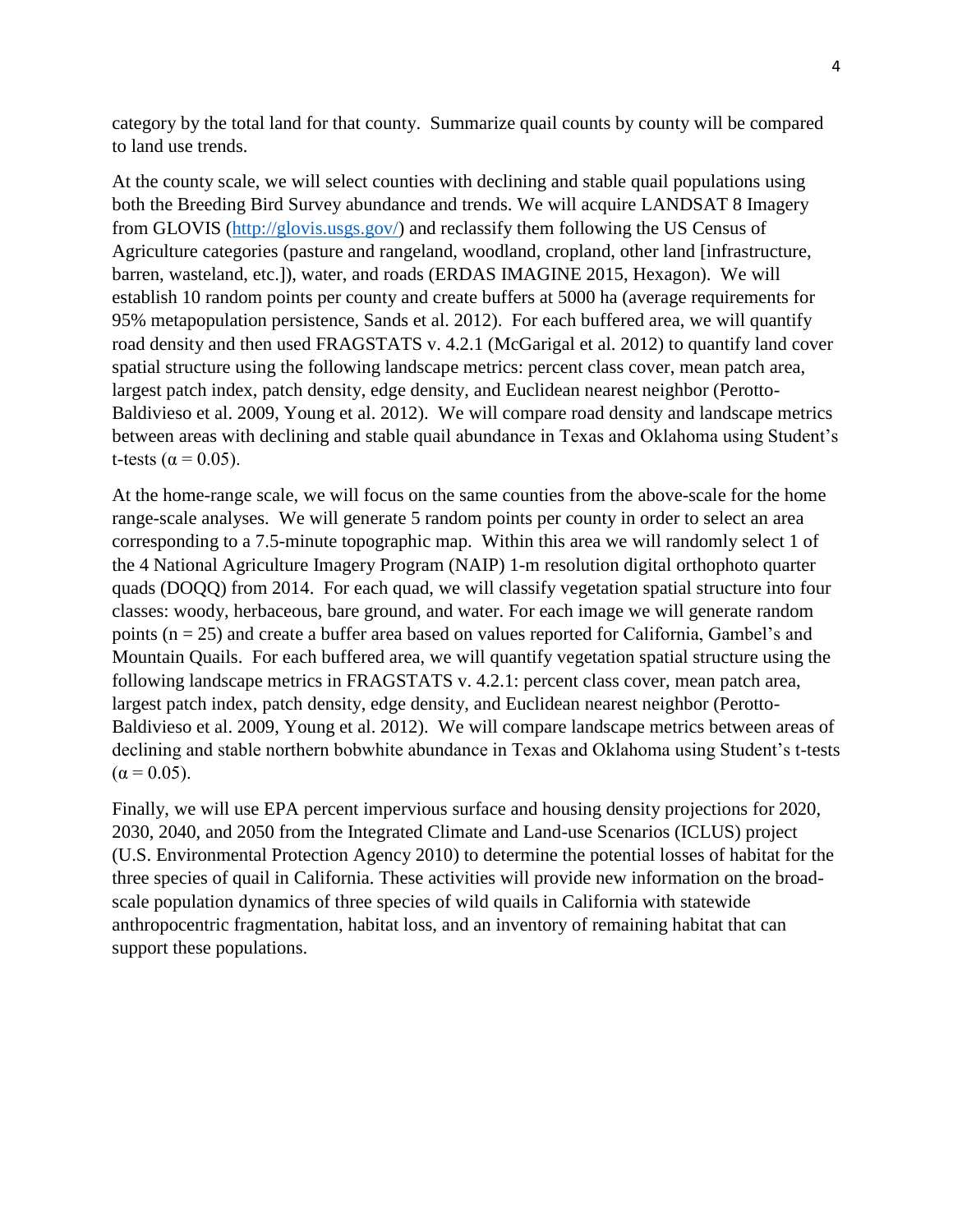#### f. Timeline for completion of each task

First three-month quarter; September through November 2017: Data capture and compilation

Second three-month quarter; December 2017 through February 2018: Initial data analysis

Third three-month quarter; March 2018 through May 2018: Complete data analysis and interpretation

Fourth three-month quarter; June through August 2018: Final report and scientific manuscript compilation

g. Explanation of how this work addresses items in the Introduction

To our knowledge, this proposed research will be the first such effort of its kind with respect to linking the broad-scale population dynamics of three species of wild quails in California with statewide landscape metrics related to anthropocentric fragmentation, habitat loss, and an inventory of remaining habitat that can support these populations.

The investigation we are proposing here is an extension of our recent work along similar lines where we quantified a multi-scale assessment of habitat fragmentation effects on Northern Bobwhite populations for four decades across the entire states of Texas, Oklahoma and Louisiana (Miller et al. 2017).

Landscape level analyses related to Northern Bobwhite habitat inventory in Texas (Brennan 2014) recently resulted in two large areas (the South Texas Rio Grande Plains Ecoregion [10 million acres] and the Rolling Plains Ecoregion [5 million acres]) being designated as National Legacy Landscapes for Northern Bobwhite Conservation by the National Technical Committee of the Northern Bobwhite Conservation Initiative. The study proposed here has clear potential to identify such places in California as well.

### **Expected Benefits**

Our results will provide wildlife managers, and others interested in the conservation of wild quails in California with spatially-explicit information on places throughout the state where stewardship of these populations will most likely be successful. It will also provide a forecast into the future whereby quail conservation efforts, and well as such efforts for other grasslandshrubland birds that share similar habitats, will also most likely be successful. Our results will also provide upland game bird hunters with spatially-explicit information on places---especially public lands and wildlife management areas, but also private lands as well---where they are most likely to maximize their chances of hunting success and satisfaction.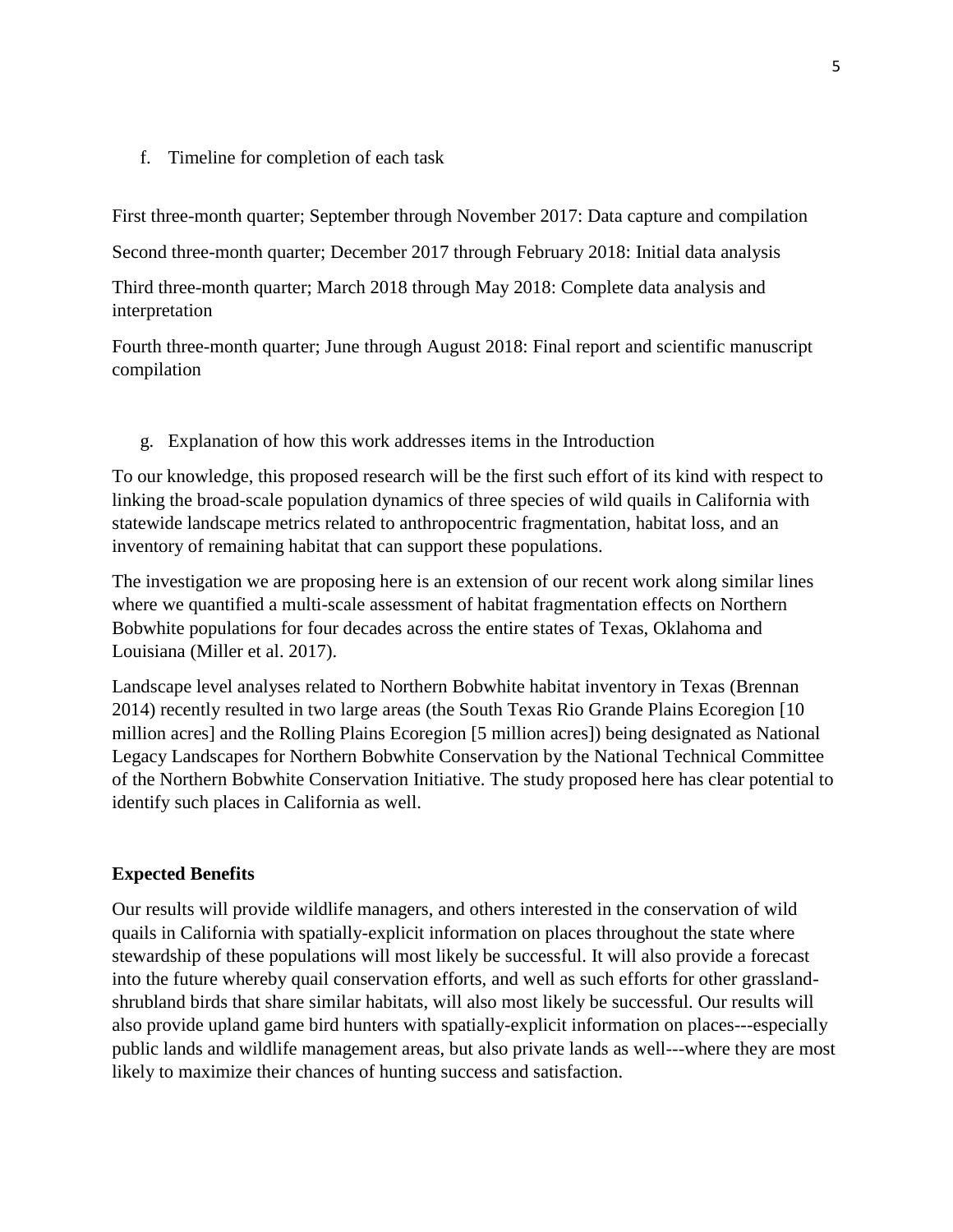#### **Budget**

# **Statewide Habitat Fragmentation and Habitat Inventory Assessment for California, Gambel's and Mountain Quails**

| <b>Personnel</b>                                                                                     |           |
|------------------------------------------------------------------------------------------------------|-----------|
| Post-doctoral research Scientist (\$3,500 per month)                                                 | \$42,000  |
| Undergraduate Research Technician (\$10/hour; 19 hours/week fall and spring)                         | \$6,270   |
| <b>Total Salary</b>                                                                                  | \$48,270  |
| <b>Benefits</b>                                                                                      |           |
| Post-doctoral research Scientist (Insurance $\omega$ \$993.47/month + fringe benefits<br>$@18.35\%)$ | \$19,629  |
| Undergraduate Research Technician (Fringe benefits @ 3.1%)                                           | \$194     |
| <b>Total Personnel Expenses</b>                                                                      | \$68,093  |
| <b>Operating Expenses</b>                                                                            |           |
| 6TB external hard drive (1 unit)                                                                     | \$300     |
| Geospatial Technologies Laboratory use (as per CKWRI pricing schedule FY 2016-                       |           |
| 2017)                                                                                                | \$1,500   |
| Poster printing for Scientific meetings                                                              | \$250     |
| Travel to Study areas (2 trips to California x 2 people; Per diem \$59; lodging \$119)               | \$7,060   |
| Travel to National Conference meetings (lodging and per diem TBD; 3 trips)                           | \$6,000   |
| <b>Total Operating expenses</b>                                                                      | \$15,110  |
| <b>Subtotal Personnel and Operating expenses</b>                                                     | \$83,203  |
| Overhead is calculated at 38%                                                                        | \$31,617  |
| <b>Total project cost</b>                                                                            | \$114,820 |

It may be necessary to move funds between line items to complete this project.

#### **Budget justification**

We are requesting funds to hire a Post-doctoral research scientist for 12 months (\$42,000) and an undergraduate research technician for fall 2017 and spring 2018 (\$6,270). Medical and fringe benefits for both are \$19,823. The total amount requested for personnel is \$68,093. Data will be compiled and stored in a 6 terabyte external hard drive unit (\$300). Geospatial Technologies Laboratory use will cost (1,500) for the duration of the project and monies are also being allocated for poster printing (\$250). Travel to California to meet with California Department of Fish and Wildlife personnel at the beginning of the project (\$3,530) and at the end of the project to discuss methodological details to present results and report (\$3,530) are being requested. These funds include funds for airplane tickets, 5 days of per diem, lodging, car rental and gas for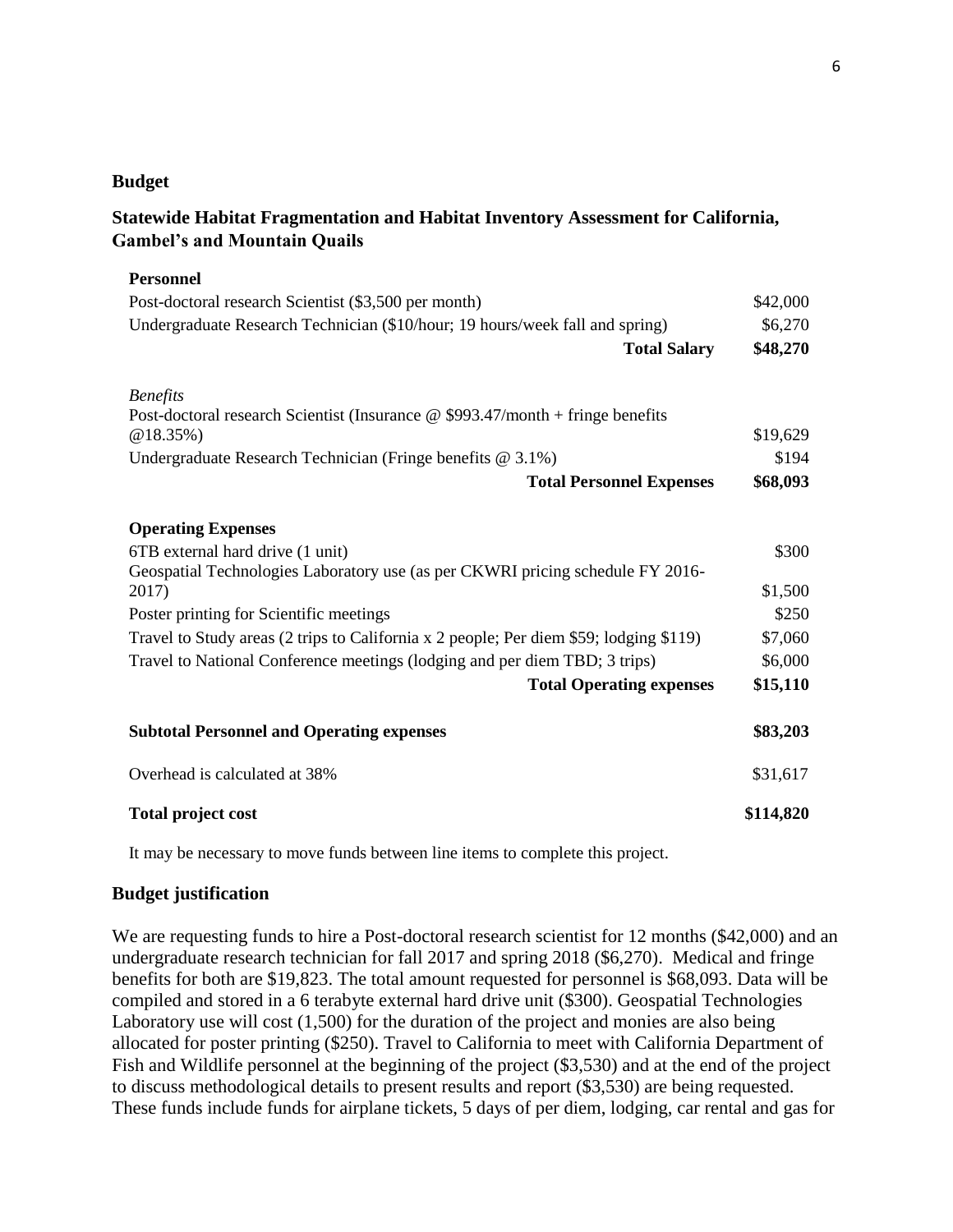two people per trip. Additionally, we are requesting funds to attend 2-3 national meetings to present the results and findings of the project. Overhead is calculated at 38% (\$31,617).

#### **References**

- Brennan, L.A. 2014. South Texas: A legacy landscape for northern bobwhite conservation. National Bobwhite Conservation Initiative, Knoxville, TN. 9 pages.
- Hernández, F. and M. J. Peterson. 2007. Northern bobwhite ecology and life history. Chapter 4 in L. A. Brennan, editor. Texas quails: ecology and management. Texas A&M University Press, College Station, USA.
- Lusk, J. J., F. S. Guthery, M. J. Peterson, and S. J. DeMaso. 2007. Evidence for regionally synchronized cycles in Texas quail population dynamics. Journal of Wildlife Management 71:837-843.
- McGarigal, K., S.A. Cushman, and E. Ene. 2012. FRAGSTATS v4: Spatial pattern analysis program for categorical and continuous maps. Computer software program produced by the authors at the University of Massachusetts, Amherst. Available at the following web site: [http://www.umass.edu/landeco/research/fragstats/fragstats.html.](http://www.umass.edu/landeco/research/fragstats/fragstats.html)
- Miller, K. S., L.A. Brennan, H. L. Perotto-Baldivieso, F. Hernandez, E. Grahmann, A.Z. Okay, X.B. Wu, M. J. Peterson, H. Hannusch, J. Mara and J. Robles. Impacts of habitat fragmentation on northern bobwhites in the Gulf Coast Prairie Landscape Conservation Cooperative. Final Report to the U.S. Fish and Wildlife Gulf Coast Prairie Landscape Cooperative, Lafayette, LA. 65 pages.
- Okay, A. Z. 2004. Spatial pattern and temporal dynamics of northern bobwhite abundance and agricultural land use, and potential causal factors. Dissertation, Texas A&M University, College Station, USA.
- Pardieck, K.L., D.J. Ziolkowski Jr., M.-A.R. Hudson. 2014. North American Breeding Bird Survey Dataset 1966 - 2013, version 2013.0. U.S. Geological Survey, Patuxent Wildlife Research Center.
- Perotto-Baldivieso, H. L., E. Meléndez-Ackerman, M. A. García, P. Leimgruber, S. M. Cooper, A. Martínez, P. Calle, O. M. Ramoz Gónzales, M. Quiñones, C. A. Christen, and G. Pons. 2009. Spatial distribution, connectivity, and the influence of scale: habitat availability for the endangered Mona island rock iguana. Biodiversity and Conservation 18:905-912.
- Sands, J. P., S. J. DeMaso, L. A. Brennan, D. L. Williford, R. W. DeYoung, E. M. Wehland, F. Hernández, and K. S. Miller. 2012. Application of metapopulation theory to northern bobwhite conservation. Proceedings of the National Quail Symposium 7:275-280.